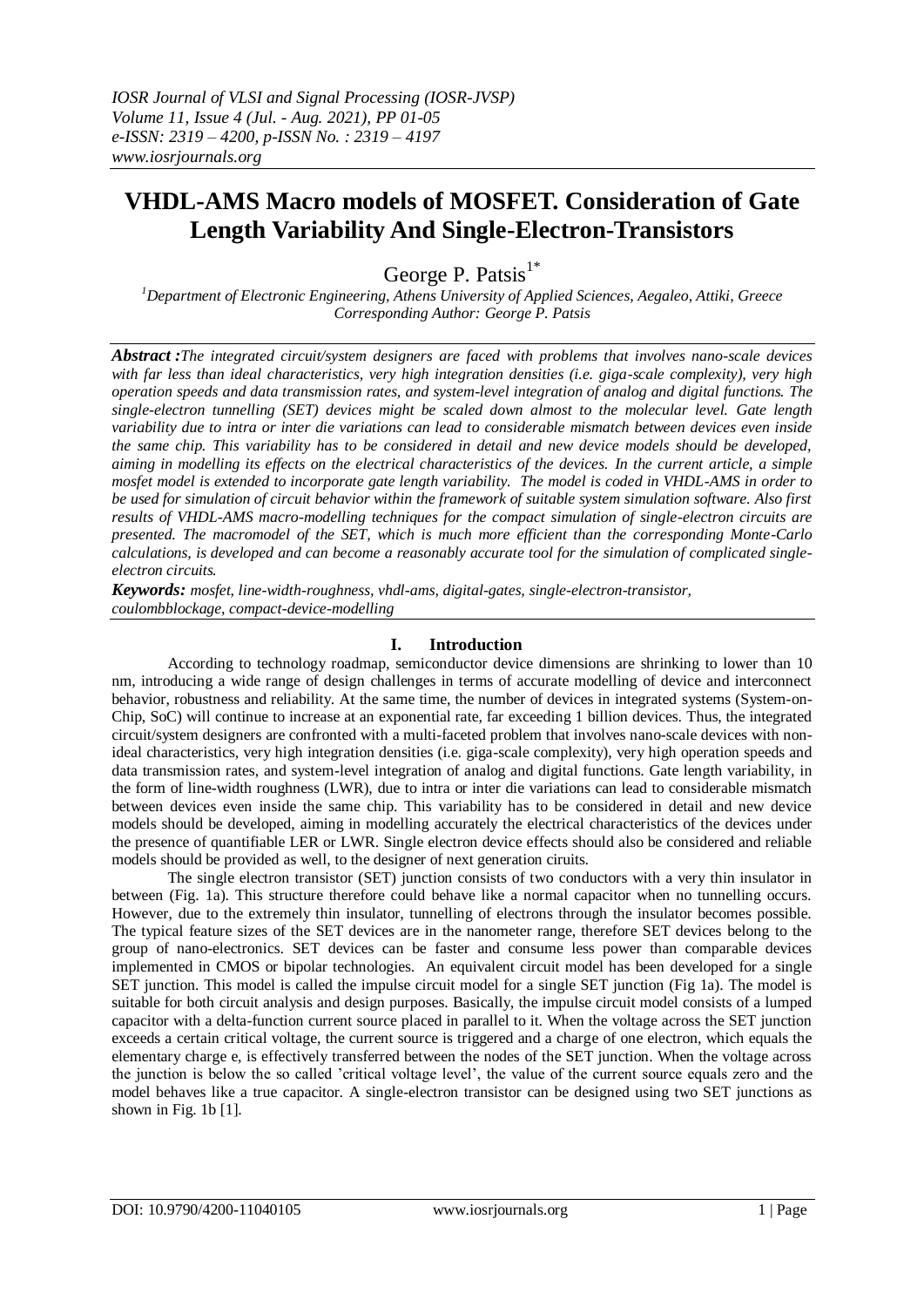

**Figure 1**. (a). Macro-modelling of an single-electron tunnelling junction. (b) The equivalent circuit of a singleelectron transistor and its SPICE macro-model.

In the current work a simple mosfet model is extended to incorporate gate length variability [2]. This is introduced by segmenting the device width into sub-units following a Gaussian gate length distribution, with controlled LWR. Figure 2 shows a qualitative example of a mosfet-gate layout with LWR. The mosfet macromodel is coded in VHDL-AMS in order to be used for simulation of circuit behavior within the framework of suitable system simulation software. Initially, a VHDL-AMS model of ideal nmos and pmos transistor are defined and then they are used to create the basic digital gate of the inverter. Gate length variability is introduced in the basic models of nmos and pmos so as to be possible to quantify its effects on digital gates functionality. Along this line of work, one can use more elaborate state-of-the-art models of the mos transistor more appropriate for the gate lengths currently used in semiconductor devices. The equations and second order phenomena should have to be updated, but the presented process of creating the transistor models is the same..



length variability. (d) An accurate representation of the nmos device shown in (a), with LWR consideration.

Finally, as a second example of the applicability of VHDL-AMS abilities, a macromodel of a SET is developed and its succesful simulation is presented.



**Figure 3.** Mosfet symbols used in this work (a) ideal nmos, (b) ideal pmos, (c) nmos with LWR, (d) pmos with LWR.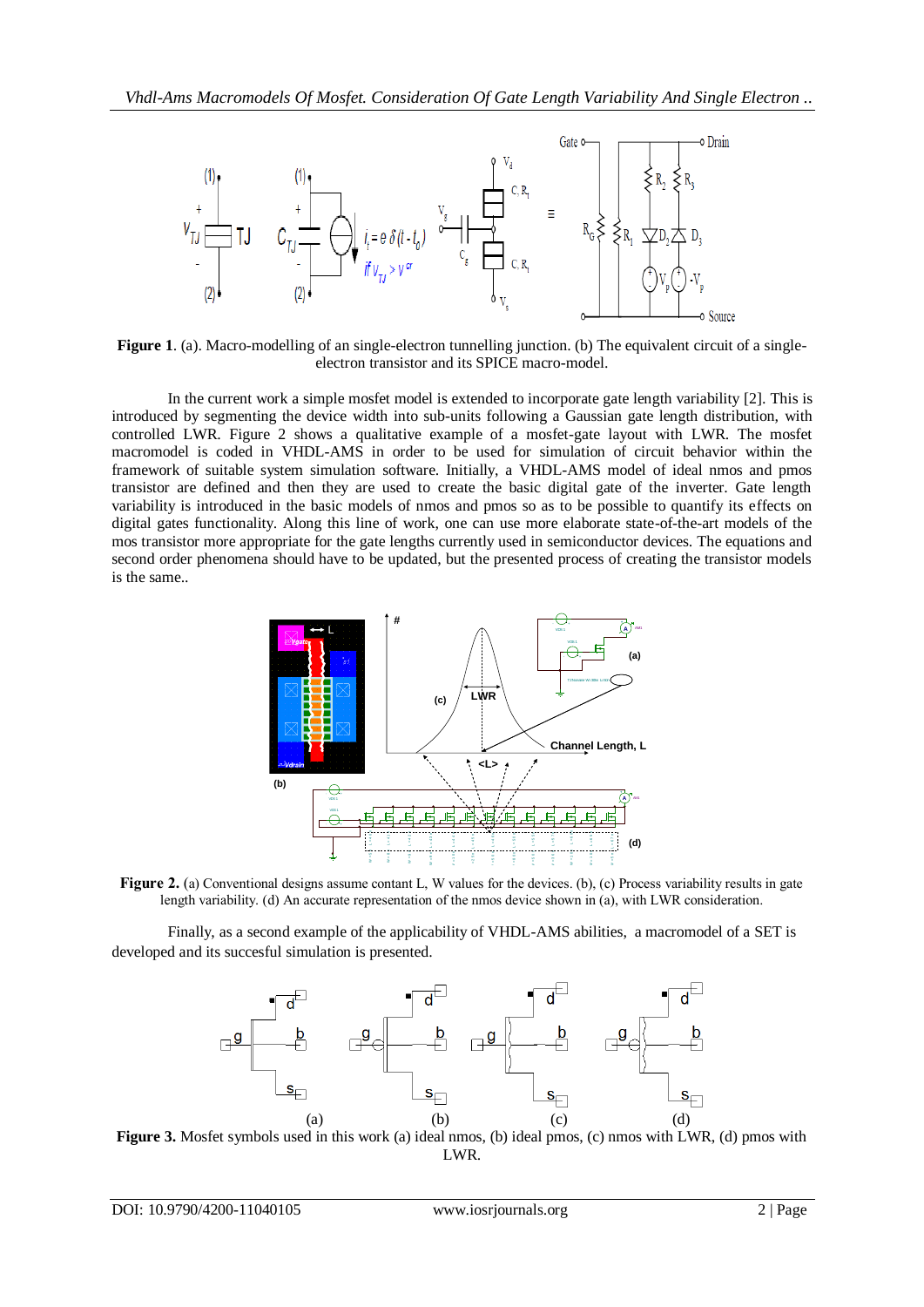### **Vhdl-Ams Implementation of Simple Pmos And Nmos**

Every VHDL-AMS implementation of a device model, consists of an entity and an architecture. The entity is a representation of the inputs and outputs of the device as well as of any generic physical parameters required for its simulation. All entities have a generic part and a port part. Figure 3a and Fig. 3b show the symbols of ideal nmos and pmos and (c) and (d) their corresponding symbols when LER is taken into account.

The name of the entity is different in each case to define each different device. The nmos and pmos with LER have one more generic parameter, the LER of their channel length. The way each model performs, is described in the corresponding architecture. In this work each architecture describes device behavior using simple semiconductor physics equations. The corresponding models can be made as advanced as are required, simply by increasing the complexity of the corresponding equations describing current - voltage relationships through incorporating second order or short channel effects. Table 1 shows and example of entity – architecture for the ideal nmos.

The architecture should reference only one entity. All required constants and temporary variables needed should be defined in the architecture's block space. Physical constants are defined before the "begin...end" part of the architecture body and used in the definition of functions and concurrent equations later in the architecture-body. Quantities represent the variables that describe the voltages and currents of the device and have to be defined using the keywords "across" and "through" (for voltage and current respectively) by referencing appropriately the port terminals of the entity. Functions could be defined as needed, in order to make code readability and manipulation easier.

| LIBRARY Ieee;                                                          | function phi0(VT,NA,ND,ni:real) return real is                      |
|------------------------------------------------------------------------|---------------------------------------------------------------------|
| use Ieee.electrical_systems.ALL;                                       | return VT*log(NA*ND/(ni*ni)); end;<br>begin                         |
| use Ieee.math_real.ALL;                                                |                                                                     |
| ENTITY mosfet_simple_body IS                                           | function kds(Ks,eps0,q,NA:real) return real is                      |
| generic (                                                              | return sqrt $(2.0*Ks*eps0/(q*NA))$ ; end;<br>begin                  |
| Vtn : real := $0.8$ ; -- threshold voltage in V                        |                                                                     |
| $\text{to } x : \text{real} := 1.0E-10; -\text{oxide thickness in } m$ | function clm(kds, Vds, Vgs, Vtn, L, Vdg, phi0:real) return real     |
| $W:$ real := 20.0E-6; -- device with in m                              | is                                                                  |
| L: real := $2.0E-6$ ; -- device length in m                            | return $1.0 + kds*(Vds -$<br>begin                                  |
| $T: real := 300.0; -[K]$ , temperature                                 | $Vgs+Vtn)/(2*L*sqrt(Vdg+Vtn+phi0));$ end;                           |
| $NA$ : real := 1.0E22; -- [holes/m3], acceptor                         |                                                                     |
| concentration                                                          | function gamma(q,NA,Ks,eps0,Cox:real) return real is                |
| $ND : real := 1.0E25 - [electrons/m3]$ , electron                      | return sqrt $(2.0*q*NA*Ks*eps0)/Cox$ ; end;<br>begin                |
| concentration                                                          | function vtnbody(vtn0, vsb, phi0, gamma: real) return real is       |
| );                                                                     | begin<br>return                                                     |
| port (terminal g,s,d,b : electrical);                                  | $vtn0 + gamma * (sqrt(vsb+abs(2*pini0)) - sqrt(abs(2*pini0)));$     |
| END ENTITY mosfet_simple_body;                                         | end:                                                                |
|                                                                        |                                                                     |
| ARCHITECTURE arch_mosfet_simple_body OF                                | function                                                            |
| mosfet_simple_body IS                                                  | current(Ks,eps0,q,NA,ND,ni,VT,mun,Cox,Vgs,Vds,Vbs,Vtn               |
| constant eps0 : real := $8.855E-12$ ; -- [F/m],                        | ,W,L:real) return real is                                           |
| dielectric constant                                                    | variable kds_v: real := kds(Ks,eps0,q,NA);                          |
| constant Kox : real := $3.9$ ; -- [F/m], relative                      | variable phi $0_v$ : real := phi $0(VT, NA, ND, ni)$ ;              |
| permittivity of SiO2                                                   | variable vtnbody_v : real := vtnbody(Vtn,-                          |
| constant Ks : real := $11.8$ ; -- [F/m], relative                      | $Vbs,phi0_v,gamma(q,NA,Ks,eps0,Cox);$                               |
| permittivity of Si                                                     | begin                                                               |
| constant mun : real := $0.06$ ;                                        | if (Vgs-vtnbody_v < 0.0) then return                                |
| $-$ [m^2/(V*s)], mobility of electrons near the                        | $mun*Cox*(W/L)*exp((Vgs-vtnbody_v)/VT);$                            |
| silicon surface                                                        | else                                                                |
| constant ni : real := $1.5E16$ ; -- [carriers/m3]                      | if (Vgs-vtnbody $v > V$ ds)then return                              |
| constant kB : real := $1.38E-23$ ; -- [JK-1],                          | mun*Cox*(W/L)*((Vgs-vtnbody_v)*Vds - 0.5*Vds*Vds);                  |
| Boltzmann's constant                                                   | else return $0.5*$ mun* $\text{Cox}^*(W/L)*(Vgs-vtnbody_v)*(Vgs-v)$ |
| constant q : real := $1.602E-19$ ; -- [C], electron                    | vtnbody v)*clm(kds v,Vds,Vgs,vtnbody v,L,Vds-                       |
| charge                                                                 | $Vgs,phi_0_v$ ;                                                     |
| constant VT : real := $kB*T/q$ ; -- [V], thermal                       | end if:                                                             |
| voltage                                                                | end if:                                                             |
|                                                                        | end:                                                                |
| quantity Vds across ids through d to s;                                | <b>BEGIN</b>                                                        |
| quantity Vgs across g to s;                                            | $ids ==$                                                            |
| quantity Vbs across b to s;                                            | current(Ks,eps0,q,NA,ND,ni,VT,mun,(Kox*eps0/tox),Vgs,V              |
|                                                                        | ds, Vbs, Vtn, W, L);                                                |
|                                                                        | END ARCHITECTURE arch_mosfet_simple_body;                           |

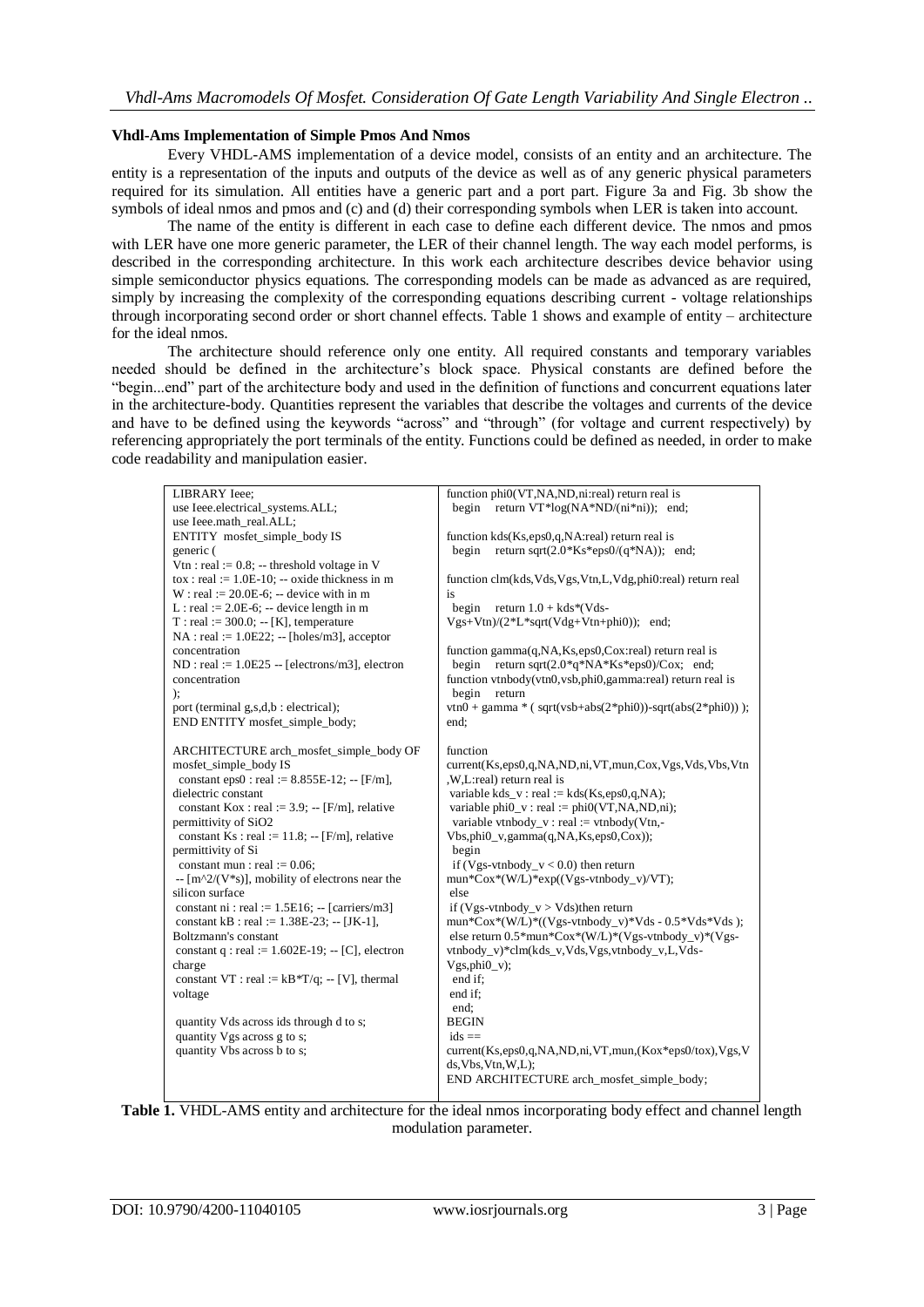## **II. Analysis of Gate Length Variability**

The coding is performed within ANSYS's SIMPLORER software environment [3]. Figure 4a shows the ideal nmos VHDL-AMS model connected in a circuit for testing. The gate voltage is provided by a constant source. The drain-source voltage is provided by a pulse function. Figure 4b shows the transient analysis of the  $I_{DS}$ - $V_{DS}$  curve of the ideal nmos simulated. Accordingly, Fig. 4c shows the connection of the ideal pmos model and Fig. 4d the corresponding  $I_{SD}$ - $V_{SD}$  characteristic.



**Figure 4**. (a) nmos function test circuit. (b) I-V relationship for nmos. (c) pmos function test circuit. (d). I-V relationship for pmos.

Gate length distribution due to process variations is given by a Gaussian distribution:

$$
f\left(L, L_o, \sigma\right) = \frac{1}{\sqrt{2\pi}\sigma} exp\left[-\frac{\left(L - L_o\right)^2}{2\sigma^2}\right]
$$
 (1)

where  $L_0$  is the nominal gate length, and  $\sigma$  is LWR value. In the drain current equation is all regions of MOSFET operation, the fraction *W/L* is always present as a multiplication factor. It is through this term, that LER affects drain current. In the presence of LER, this fraction is transformed into the following sum:

$$
R_{F} = \sum_{i=1}^{N} \frac{W_{i}}{L_{i}} = \frac{L_{o}}{W} \sum_{i=-3\sigma}^{3\sigma} \frac{Wf(L_{o} + i, L_{o}, \sigma)}{L_{o} + i}
$$
(2)

and is termed roughness-factor in this work. It is used to express the LWR effect on drain current equation, through a single multiplicative factor, in the architecture of the macromodel. Figure 5 shows a comparison of inverter timing analysis in the case of a gate without LWR and  $L=100$ nm and one with LWR=30nm. Using this models in other digital gates one is able to quantify the effects of LWR in overall circuit performances.



**Figure** 5. (a) Test circuit of an inverter gate using ideal nmos, pmos (above) and non-idea (below). (b). Transient analysis results of input signal and capacitor c1, c2 voltages.